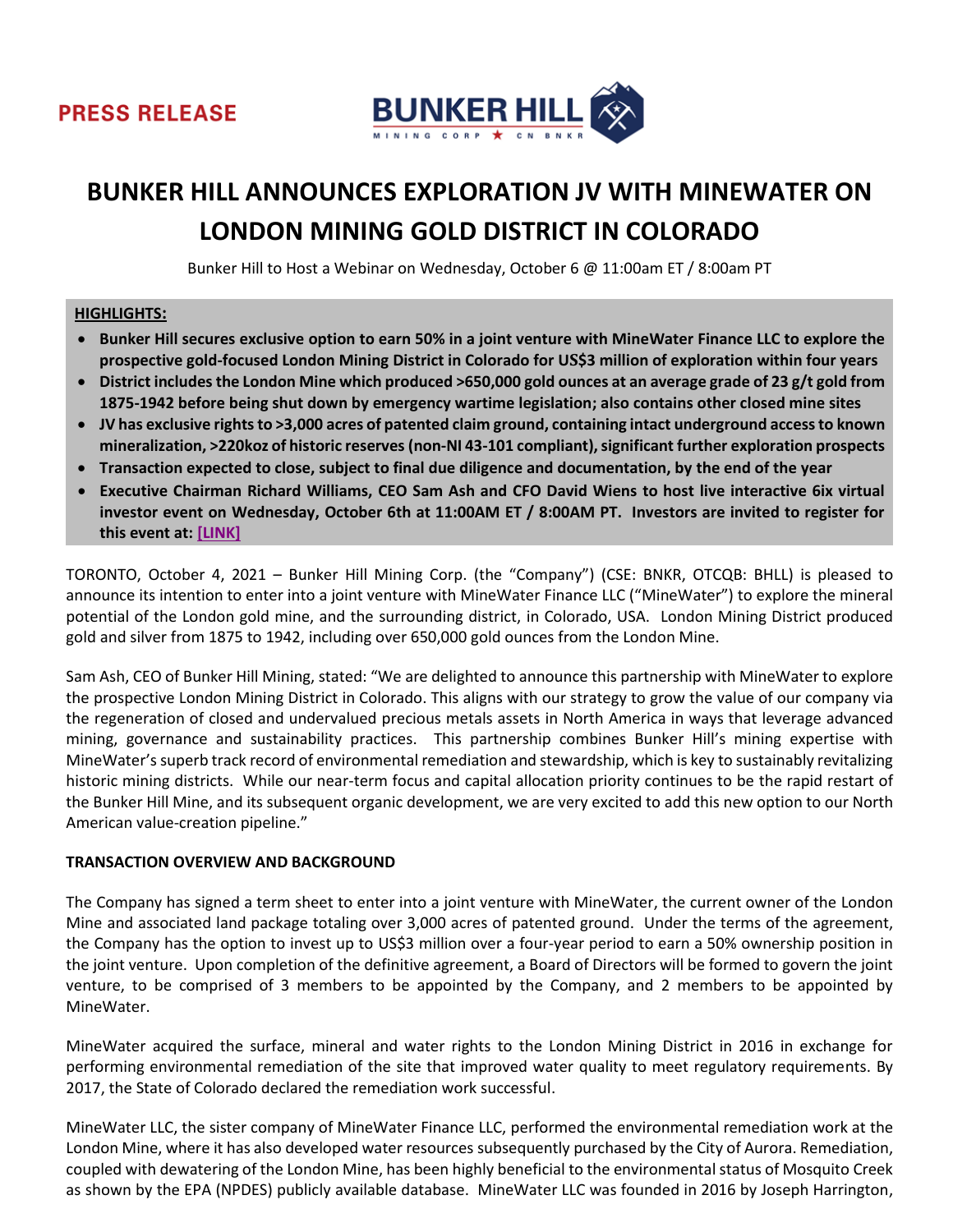who has been awarded 6 US patents for environmental technologies to address in situ metals immobilization in underground mines, pit lakes and groundwater impacted by mining. Using these patents and other technologies, MineWater LLC solves water issues related to mine sites, particularly arising from the mobility of dissolved heavy metals. Prior to their work at London Mine, the principals of MineWater LLC successfully remediated the Globe Smelter Superfund Site in Denver, Colorado. MineWater has also developed water treatment plants for emergency response programs at the Gold King Mine and the Captain Jack Mill/Big 5 Mines Complex, both US EPA Superfund Sites in Colorado, USA, and is currently designing the in-mine water treatment system at the Bunker Hill Mine.

The agreement remains subject to final definitive documentation and due diligence and is expected to close by the end of 2021.

# **LONDON MINE AND DISTRICT OVERVIEW**

Located approximately 70 miles southwest of Denver, Colorado in Park County, the London Mine lies at an elevation of 11,000' up south Mosquito Creek from the town of Alma. The London Mine sits in the heart of the Colorado Mineral Belt, the prolific lineament stretching NE to SW across the state and is directly adjacent to the historic Leadville mining district. The Climax molybdenum mine is located just 5 miles north of the London mine workings and many of the same district scale structural features can be traced between the properties.



Figure 1: Satellite image showing close proximity of London Mining District to the Leadville and Climax Mining Districts

The London mine had been in full production from 1875 to 1942, producing over 650,000 gold ounces from more than 3km of strike length on multiple gold-quartz vein structures. Production ceased due to metals prices and government production restrictions related to the War Powers Act. Small-scale mining operations continued after the cessation of WWII through the end of the 1970's and exploration activities were undertaken through 1991, when the exploration agreement on the property was finally dropped by Lessees.

Exploration interest during the 1980's saw numerous groups operating programs across the district and their work laid the basis for developing a historic reserve (non-NI 43-101 compliant) estimate on the Property of roughly 120koz Au as Proven and Probable Reserves with an additional 101koz Au as Possible Reservesin 1987 by Cobb Resources and Chrome Corp. (operating as the London Mine Joint Venture), a former Lessee (the "1987 reserves"). All majority of the 1987 reserves are contained within the historic London Mine footprint and are potentially accessible from existing development.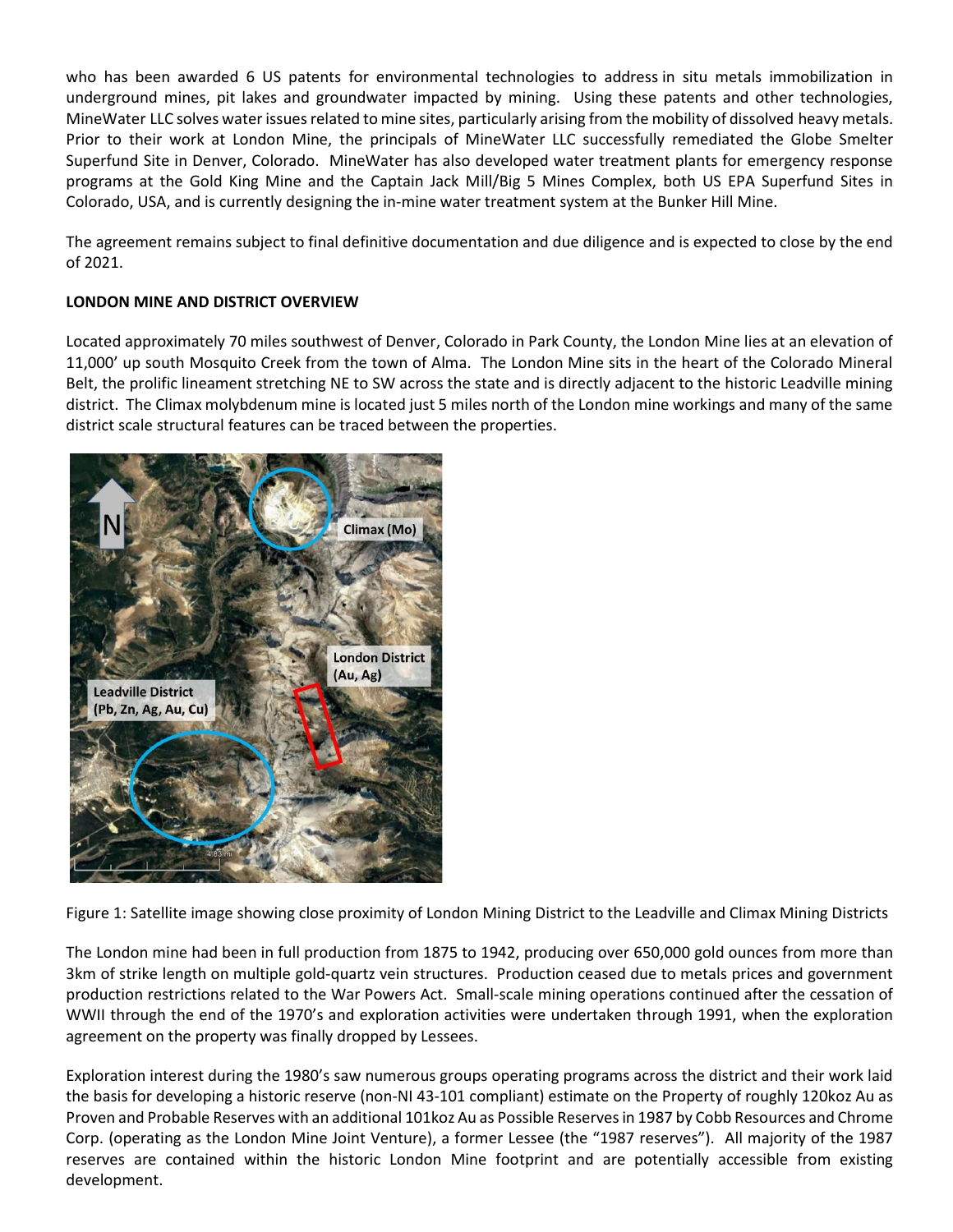The Company believes the 1987 reserve estimate reflects mineralization across the land package associated with the joint venture. The 1987 reserve estimate is historic in nature and does not reflect the classification standards associated with NI 43-101. The Company also notes that a qualified person has not done sufficient work to classify the historical estimate as current mineral reserves under NI 43-101, and the Company is not treating the historical estimate as such. Confirmatory geologic drilling and sampling are required to verify the mineralization contained within the historical reserve estimate as an NI 43-101 compliant mineral resource.

Through the investigation of historical exploration and production reports, the Company has identified 3 main zones to target with future exploration. From north to south, these are the Ag-Pb-Zn-Cu (Base-Metal Sulphide) Replacement area, West London exploration area and the South Butte veins. Each of the 3 zones represent different styles of mineralization and warrant separate exploration methodologies. The shallow nature of the northern base-metal sulphide replacement zone and the Au breccias of the West London area allow for surface drill operations and are deposit styles with previously proven geophysical responses in the District. MineWater is planning for separate tunnel development efforts over the next 2 years targeting the West London Zone for synergistic mineral and water resource development. This planned effort will save the JV costs and place underground workings directly beneath historic high grade gold mineralized intercepts.



Figure 2: Map showing the London Mine land package and identified exploration target areas.

The South Butte area is a direct extension of known vein structures from the Butte Mine. Results from a 1988 exploration mapping and drilling program proved the down-plunge extension of Au mineralization beyond historic workings which remains open both along strike, over 7,000' of patented ground to the south, and also at depth. The relatively recent rehabilitation work on historic development will allow for rapid re-entry to the area and continuation of exploration drilling.

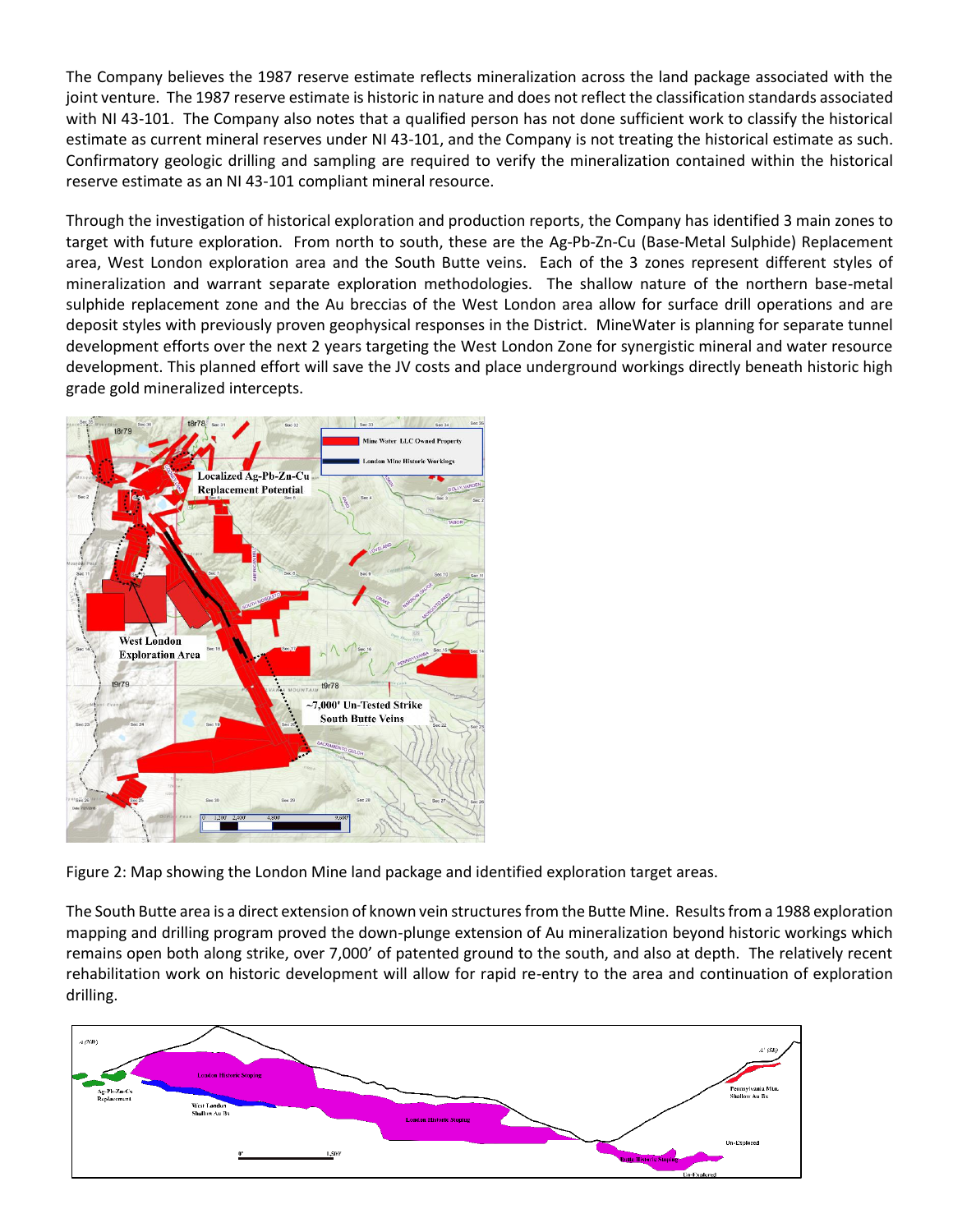Figure 3: Section view through the London Mine showing depth profile and location of identified exploration zones relative to historic development.

Similar to work already completed at the Bunker Hill Mine, the next steps will be to compile and geo-reference historic data on the property into 3D space. Modeling historic workings and drill data related to the London Mine across the district will allow for more detailed exploration drill planning and remote sensing program assignments to be ready for future field seasons.

### **QUALIFIED PERSON**

Mr. Scott E. Wilson, CPG, President of Resource Development Associates Inc. and a consultant to the Company, is an Independent "Qualified Person" as defined by NI 43-101 and is acting at the Qualified Person for the Company. He has reviewed and approved the technical information summarized in this news release.

### **UPCOMING EVENTS**

### **Natural Resources Forum ESG Week**

ESG Panel: What It Takes To Get It Right? October 5, 2021 @ 9:30am ET Join Us: [REGISTER NOW](https://naturalresourcesforum.com/events/event/esg-challenges-2021/)

**6ix Investor Event** October 6, 2021 at 11:00am ET / 8:00am PT Join Us: **[\[LINK\]](https://my.6ix.com/1mFbU1K2)**

### **ABOUT BUNKER HILL MINING CORP.**

Under new Idaho-based leadership the Bunker Hill Mining Corp, intends to sustainably restart and develop the Bunker Hill Mine as the first step in consolidating a portfolio of North American precious-metal assets with a focus on silver. Information about the Company is available on its website, www.bunkerhillmining.com, or within the SEDAR and EDGAR databases.

For additional information contact:

David Wiens, CFA CFO & Corporate Secretary +1 208 370 3665 [ir@bunkerhillmining.com](mailto:ir@bunkerhillmining.com)

#### **CAUTIONARY STATEMENTS**

*Certain statements in this news release are forward-looking and involve a number of risks and uncertainties. Such forward-looking statements are within the meaning of that term in Section 27A of the Securities Act of 1933, as amended, and Section 21E of the Securities Exchange Act of 1934, as amended, as well as within the meaning of the phrase 'forward-looking information' in the Canadian Securities Administrators' National Instrument 51-102 – Continuous Disclosure Obligations. Forward-looking statements are not comprised of historical facts. Forward-looking statements include estimates and statements that describe the Company's future plans, objectives or goals, including words to the effect that the Company or management expects a stated condition or result to occur. Forward-looking statements may be identified by such terms as "believes", "anticipates", "expects", "estimates", "may", "could", "would", "will", or "plan". Since forward-looking statements are based on assumptions and address future events and conditions, by their very nature they involve inherent risks and uncertainties. Although these statements are based on information currently available to the Company, the Company provides no assurance that actual results will meet management's expectations. Risks, uncertainties and other factors involved with forward-looking information could cause actual events, results, performance, prospects and opportunities to differ materially from those expressed or implied by such forward-looking*